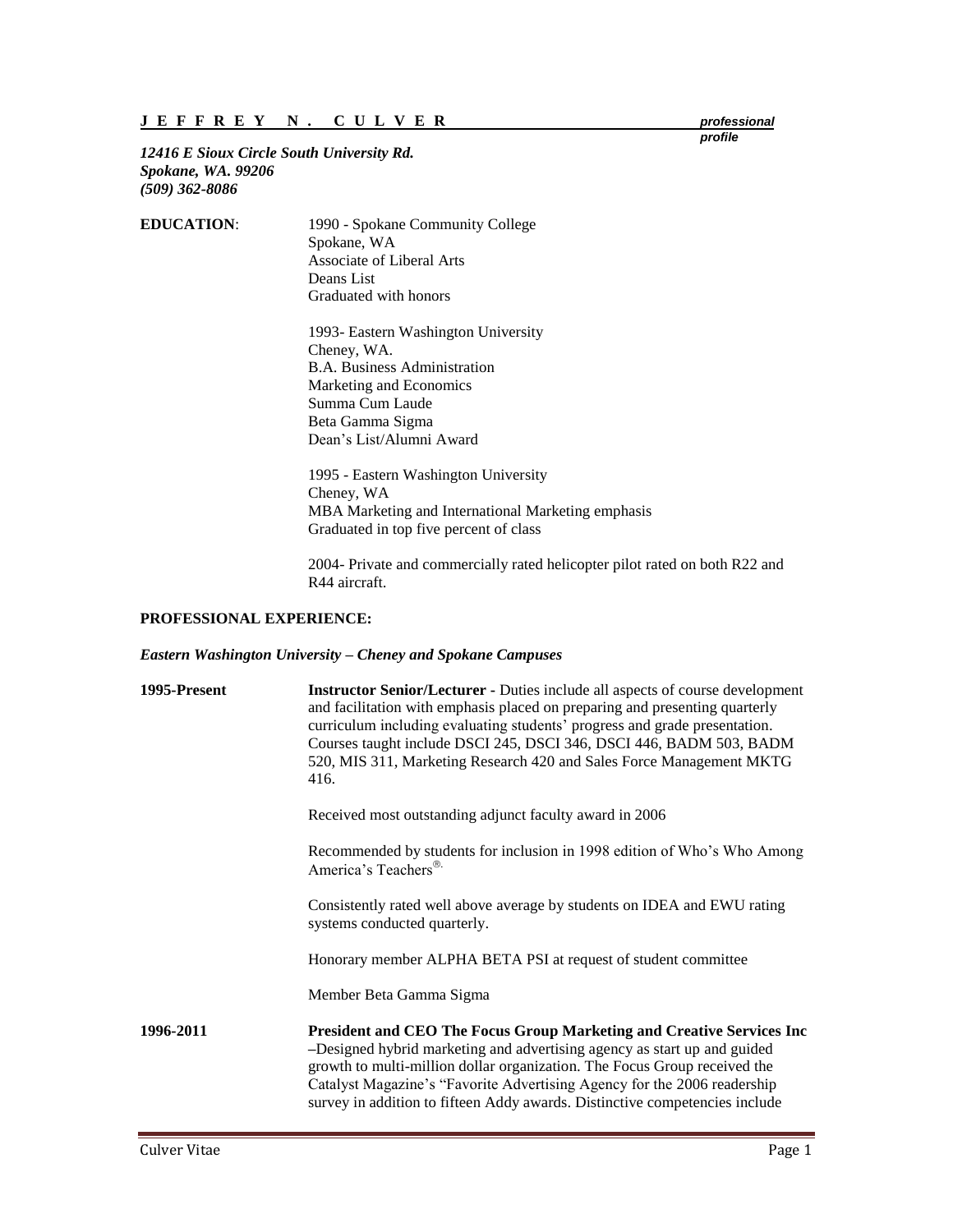ability to complete primary research and utilize both primary and secondary research to create and implement marketing plans for client accounts. Primary and secondary research provides the foundation for marketing communications implemented on behalf of client accounts. Account portfolio includes local, national, and international accounts which utilize our research capacities to guide marketing direction and advertising expenditures. The Focus Group also specializes in developing marketing programs for the medical community.

The Focus Group advocates the liaison between the business community and the EWU's CBPA. We have invited students to take part in four marketing studies and including a "goodness of fit" study designed to compare the fit of Scarborough data with data gathered by a client organization. Results of the study identified market segments not currently frequenting the retail establishment and were instrumental in the development of a new marketing strategy designed to target non-responsive segments. The Focus Group employed seven EWU marketing interns over an eight year period. Five interns were offered and accepted positions within the Focus Group thereby allowing them to utilize their educations and develop their skills.

**2007-2012 Co-owned and operated Inland Helicopters** - Provide marketing planning and develop marketing communications for flight school. Currently rated as commercial helicopter pilot and rated to fly both R22 and R44 helicopters. The Focus Group was responsible for developing research which identified the demographic most likely to respond to the schools vocational training endeavors thereby increasing enrollment to the point where the school qualified for Sallie Mae student loans.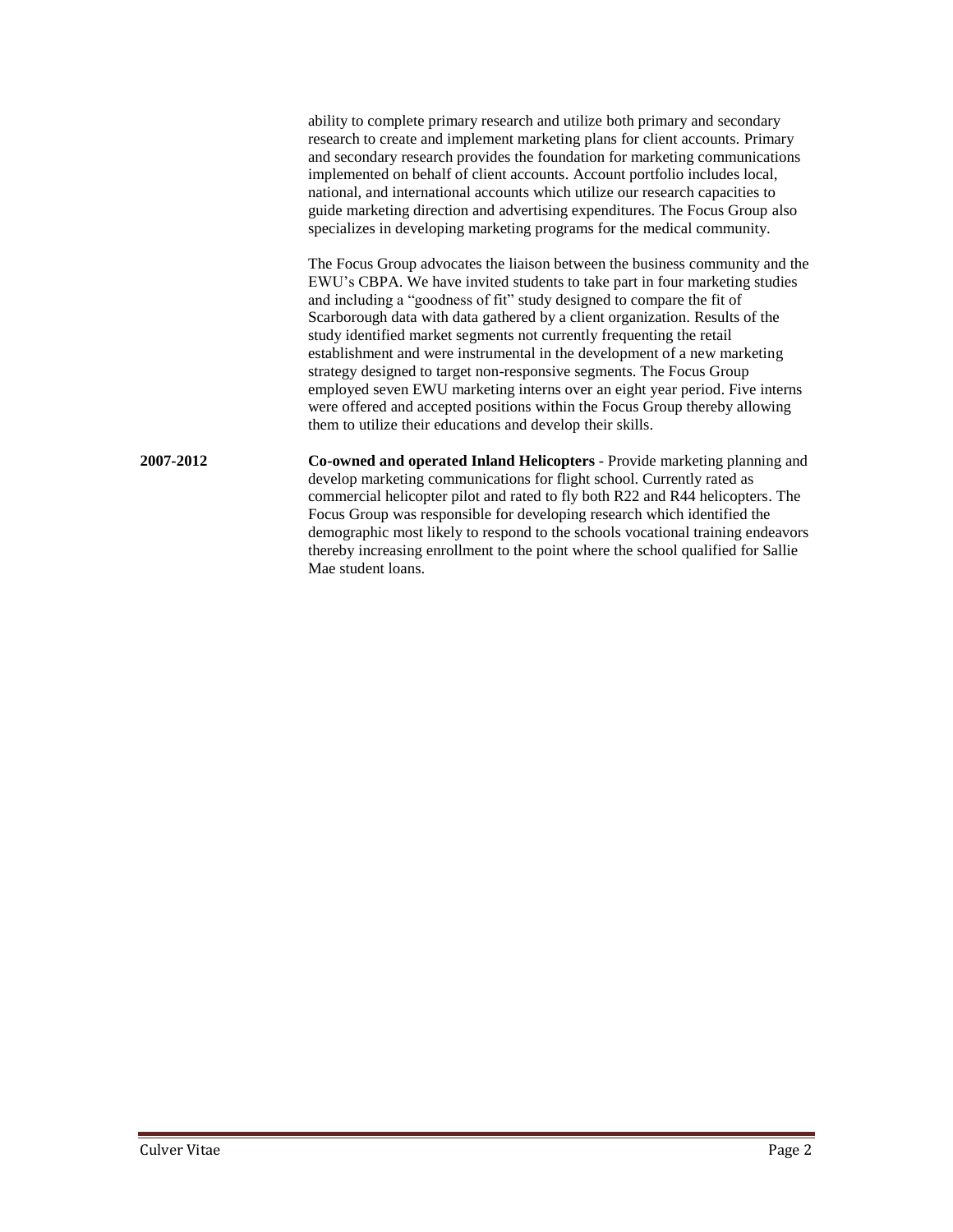## **PQ Description for Mr. Jeffrey N. Culver MBA CMC Current Position: Lecturer AIS/MIS Courses: DSCI 245, DSCI 346, DSCI 446, BADM 503, BADM 520, MKTG 416, MKTG 420 Research Projects Listed Below Limited to Last Five Years**

**2015-** Promoted to senior lecturer currently instructing DSCI 245, 346, and 446 at EWU-CBPA. Completed research consultations for Clearwater Paper Company and PICC Inc. Currently working on research project with Dr. Tsegay and Dr. Birch on selection criteria for mobile phone contracts.

**1995-2013:** EWU Instruction: Began instructing in decision sciences at EWU in 1995 and have instructed at least one class at adjunct level every quarter since fall of 1995. Accepted position as full time lecturer in 2009.

**2013 – Research Paper -** Working with Dr. Djatej and Dr. Birch on analysis of Eastern and Southern Europe. Study examines effects on changes in differences in net income between 2007 and 2011 according to governmental policy regarding role in private business.

**2013-** Completing organizational design for CADMAR Research LLC. Organization will offer research services to small businesses for the purposes of developing consumer profiles for small business unable to afford large scale research studies. Organization will utilize database and website to collect information and provide timely reports to organizations on a subscription basis.

**2013-2014 Board Member of Honor Point Military and Aerospace Museum 501C3 Organization** – Antoine Delateur Chairman of Capital Development -Advise board on development of marketing program for museum including researching corporate grants and the development of capital program.

**1996 – 2011- Co-Owned and Served as President of Focus Group Marketing and Creative Services Inc.** Description of duties included providing marketing research services for client organizations. Services included researching markets for the purposes of guiding the marketing strategies of client organizations. Research was instrumental in guiding the development and placement of advertising and evaluating the return on the advertising investment. Research services also included developing consumer profiles for new and existing products and services for clients in a variety of industries. Developed and funded non-profit 501C3 Focus Spokane to assist children afflicted with cancer realize their wishes in concert with the Wishing Star program. As president, I administrated all aspects of corporate operations including managing client billings of nearly 2.5 million dollars annually.

**2011 -Hugos On the Hill – Mr. HT Higgins -** Conducted site analysis study utilizing demographic profiles to determine the viability of locations for the expansion of operations into the Seattle metropolitan area. Project required compiling statistical analysis of twenty locations in three metropolitan areas utilizing demographic reports and site analyses from different sources.

**2009-2011- Hugos on the Hill:** (Spokane, WA) Utilized consumer satisfaction data provided by Hugos on the Hill and Players and Spectators entertainment centers to develop real world analysis opportunity for Professor Nancy Birch's graduate research students. Results were prepared for Mr. Higgins thereby providing students with real world assessment and presentation experience.

**2011 Quality Floors and Interiors –** Prepared and implemented marketing campaign on very restricted budget for the purposes of garnering market share for Quality Floors and Interiors. Required intensive research to profile existing customers and target market segments for the organization's products and services. I Served company owners Bruce and Sue Wisor as marketing consultant for over ten years.

**2011- Medical Oncology Northwest** (Spokane, WA) - Arvind Chaudhry MD PhD - Provided research services for the purposes of developing marketing communications program and for the assessment of the quality of care provided by MOA also, developed communications program for Magrit a treatment program for rare cancers. Managed monthly advertising campaign for TV and print advertising including message development based on the psychological aspects of selecting an Oncology treatment provide. Developed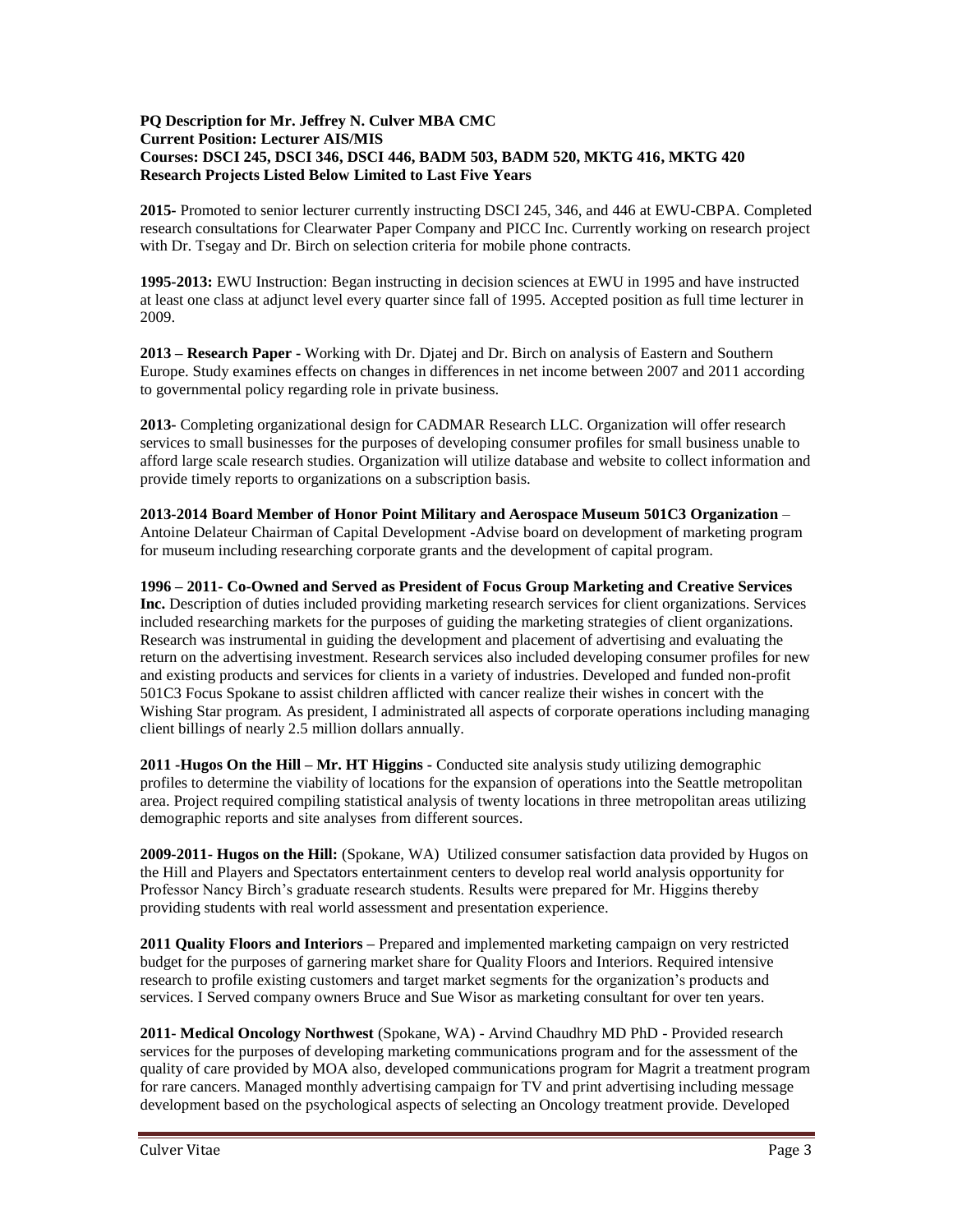and conducted annual MBAT campaign sponsored by Dr. Chaudhry which was utilized as therapy for cancer patients.

**2011- Ajuva Med Spas** (Spokane, WA) Prepared demographic profile for the purposes of placing advertising on a monthly basis. Results of profile for aesthetic services were used to match advertising message to TV, radio and print campaign.

**2011- Ajuva Med Spas:** Prepared direct mail campaign which was utilized on a quarterly basis by Ajuva Med Spas for the purpose of communicating with existing patients and clientele of Ajuva Med Spas. Prepared profile questionnaire for client to be used to measure customer satisfaction and intent to return to Women's Health Center and Ajuva Med Spas for additional services. Designed but never implemented to budget restrictions.

**2011 - Northwest Specialty Hospital** (Post Falls, Idaho) Catherine Layton CFO – Utilized literature search to develop understanding of challenges faced by physicians who were part owners in a physician owned hospital. Also, developed and implemented patient profiles for a variety of elective surgeries provided by physicians at NWSH. Utilized results of research to develop and implement market communications program for 15 surgeons practicing at NWSH and for the purposes of creating awareness of NWSH in Kootenai County. Produce eleven feature pieces published in CDA Press Journal of Business. Used Department of Public Works traffic data to develop and place billboard messages.

**2007-2011 Surgical Bariatrics NW - John Pennings MD FACS –** Provided extensive range of marketing services including developing new non-surgical weight loss program "Optifit". Prepared trademark registration paperwork for Department of Commerce and conducted in-depth research including focus groups of weight loss patients. Developed and implemented marketing communications program over four year period including TV, radio, and national print advertising. Developed image for program and assisted in design of packaging for products. Assisted with fulfillment program for mail order program for ease of ordering products associated with Optifit. Advised and assisted with all aspects of marketing program including statistical analysis of results of messaging and development of consumer profiling.

**2005 and 2010 -** Developed media communications for and participated in media planning for the campaign to elect and reelect Sheriff Ozzie Knezovich.

**2010- Aslin Finch Pet Stores** -Conducted data analysis for for the purposes of preparing a demographic customer profile and descriptive analysis of customer satisfaction. Prepared grand opening of new facility on Sprague Avenue in Spokane, Washington which required analysis of companion pet market for the purposes of developing a marketing communications plan.

**2010- United Health Services Credit Union** (Spokane, WA) – Mrs. Pamela Pace, Marketing Director-Developed and conducted membership study and utilized results to analyze deficiency in loan rates. Study included focus groups which were utilized to develop mail questionnaire. Questionnaire was sent to members. Completed study required coding and analyzing data from questionnaires and developing report to board of directors.

**2010- LeMaster and Daniels LLC Accounting Firms** (Spokane, WA) **– Pam Pyrc, Marketing Director -** Client was considering growth into agricultural accounting which required examination of the magnitude of deciduous tree farms in twenty-two counties. Conducted research and developed results for presentation to board of directors. Also provide advertising services.

**2010-Numerica Credit Union** (Spokane, WA) – Heidi Cleveland, Marketing Director - Consumer profile included conducting a series of focus groups to better understand the financial needs of members. Results of focus groups were used to develop consumer satisfaction surveys and provide guidance for in-depth market research study.